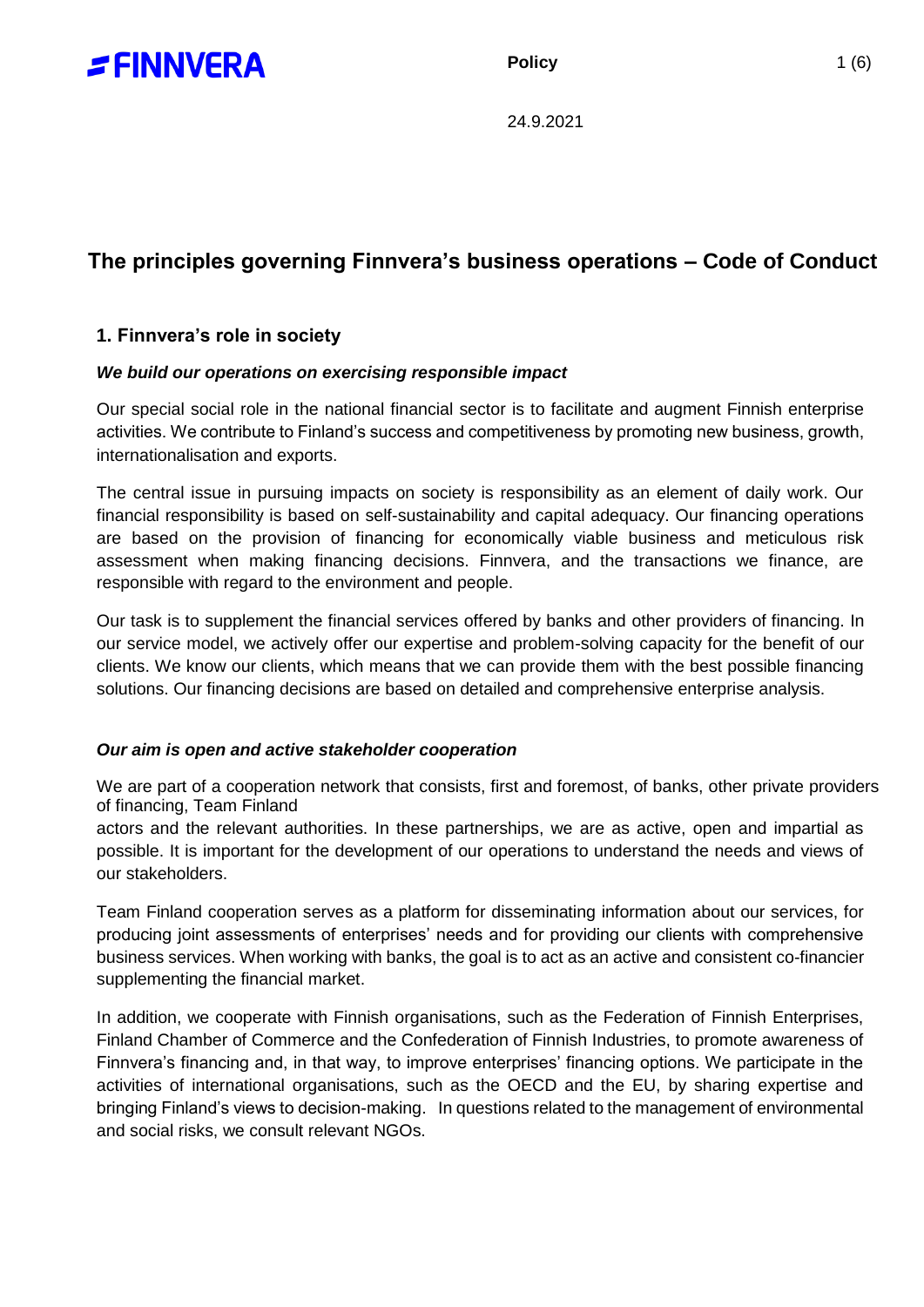

## *We comply with regulations and the rules governing State's ownership steering*

Finnvera is a State-owned specialised financing company, which means that our operations are strictly regulated. The corporate governance of Finnvera and its subsidiaries is organised in accordance with the Limited Liability Companies Act and the acts pertaining specifically to Finnvera. In our operations, we also comply with a number of other national and international statutes, international treaties and the industrial and ownership policy goals set by the State.

Our operations are steered and supervised by the Ministry of Economic Affairs and Employment, which is responsible for the ownership steering of Finnvera. In addition to rules and regulations, we also observe the recommendations, guidelines and best practices of a number of different authorities, as applicable.

We maintain and improve the quality of our operation and our operating processes and instructions in compliance with the international ISO 9001 standard.

Our financial reporting is in accordance with the International Financial Reporting Standards. The notes to our consolidated financial statements and the parent company's financial statements also fulfil the obligations laid down in Finnish accounting and corporate law. In our operations, we comply with good corporate governance, and the goal is to ensure transparency at all levels of the organisation.

# **2. Responsibility in Finnvera's financing operations**

#### *We make our decisions on an impartial basis and treat our clients equally*

We ensure that our financing operations are independent and justifiable both objectively and appropriately. Our financing decisions are based on business assessment criteria laid out in advance, which are impartially reviewed in accordance with the principles that have been incorporated in our credit policy and detailed guidelines and that are applied in an impartial manner. We are aware that in certain situations, it may be in the client's best interest to be redirected to a private provider of financing.

In order to avoid conflicts of interest and to ensure impartiality, we observe the disqualification provisions laid down in the Administrative Procedure Act. Under these provisions, Finnvera employees must withdraw from participating in the preparation of a financing decision or in decision-making in situations where they are disqualified. The disqualification provisions apply to all situations where the decision-making process involves or would seem to involve a conflict of interest as a result of the position of the employees in question or persons close to them.

Our operations must not be based on inappropriate or otherwise irrelevant purposes. It is strictly prohibited to receive or offer any financial or other benefit if it is likely to undermine confidence in the party concerned or in the impartiality of Finnvera's actions. For this reason, we do not accept or offer valuable gifts or gifts that are in excess of the reasonable hospitality expected in ordinary business operations.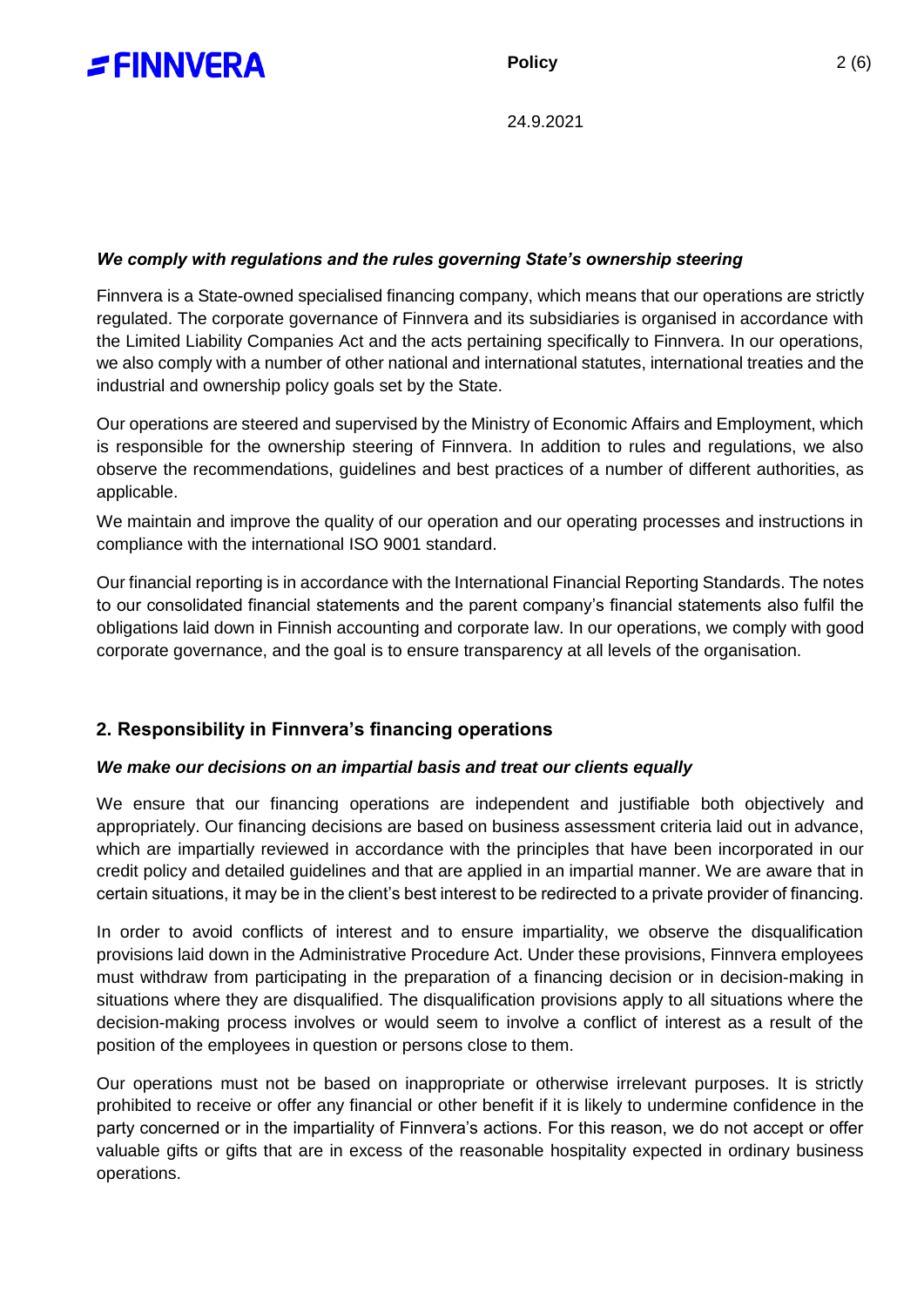

## *Anti-bribery activities and tax responsibility*

We apply anti-bribery principles in all our operations. In our export financing operations, we comply with the OECD's anti-bribery recommendation for export financing, according to which we try to identify bribery risks in advance and minimise the risk of bribery in export trade, among other things by requiring the exporter and the beneficiary of the guarantee to provide separate declarations stating that no bribery is involved in the export transaction.

We require our client enterprises to comply with applicable tax regulations and good taxation practices. In our role as a public provider of financing, our aim is to ensure that taxes are not evaded in the operations of the enterprises we finance. To achieve this, the aim in our financing transactions is to identify the tax evasion risk through so-called tax haven connections related to enterprises' ownership background and to minimise the risk of tax evasion by requiring in these situations that client enterprises provide a separate account of their compliance with tax obligations.

## *Know your customer (KYC)*

In our financing operations, we comply with practices against money laundering and the financing of terrorism by utilising the client identification and KYC (Know Your Customer) obligations recommended by the Financial Supervisory Authority.

The KYC obligations include verifying the identity of the client, the person acting on behalf of the client and the actual beneficiaries of the client, collecting data on the purpose and nature of the intended client relationship and storing client information.

The objective is to ensure that no funds obtained from illegal sources are transmitted to a financing system through us and that no obtained funding is used to finance terrorism or other illegal operations. We also aim to ensure our compliance with international sanctions by utilising the KYC obligations.

#### *Management of financing-related environmental and social risks*

The management of environmental and social risks related to Finnvera's financing operations is guided by a separate policy and more detailed guidelines. When Finnvera participates in the financing of an export transaction, the environmental and social impacts are assessed and the related risks are managed. We also take into account the principle of sustainable development and observe the internationally accepted environmental and social impact assessment principles and procedures. The foundation for Finnvera's environmental and social risk management is the UN Guiding Principles on Business and Human Rights and the Recommendation of the OECD Council on Common Approaches for Officially Supported Export Credits and Environmental and Social Due Diligence. Rather than by the scale and repayment period of the project, the risk assessment and management of projects we finance are guided by the areas in which the most serious impacts and risks are likely to occur, which exceeds the requirements of the OECD recommendation.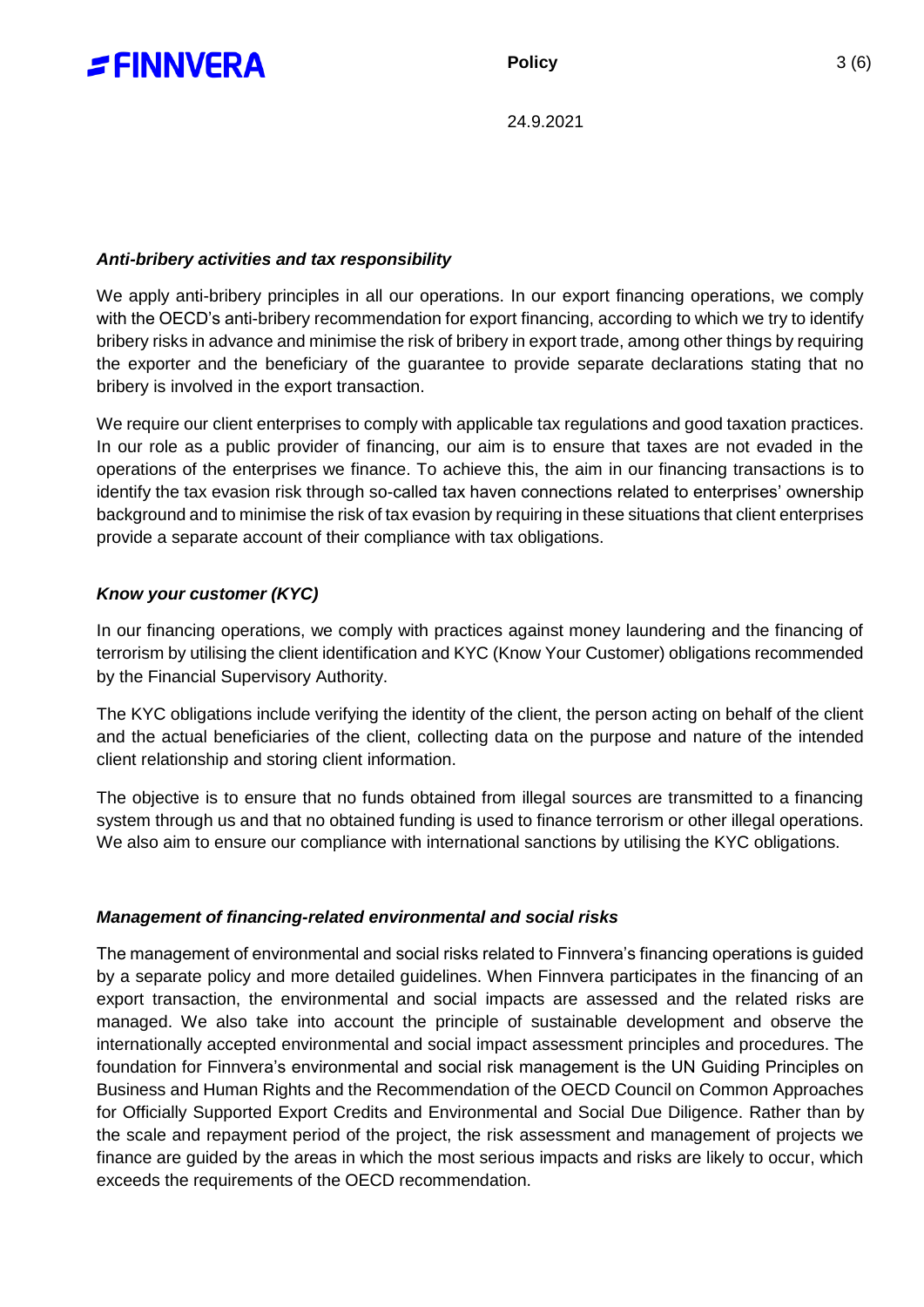

## *Sustainable lending*

When granting export credit guarantees and export credits for the poorest countries, we comply with the principles of sustainable lending approved within the OECD. This means that we take into consideration the public sector indebtedness limits set by the IMF and the World Bank.

# **3. Confidentiality of operations**

#### *Processing client information is based on confidentiality*

In our financing operations, we are bound by law to so-called bank secrecy. The bank secrecy applies to any client relationship information, including the potential existence of a client relationship. Infringement of the confidentiality obligation is punishable by law.

However, in certain situations we may disclose customer information as required by law or subject to the customer's express consent, especially to our Team Finland partners involved in the provision of business services (such as Business Finland and the ELY Centres). In this manner, we fulfil our part in ensuring the best possible services for our clients in the Team Finland organisations.

#### *We process insider information with particular care*

In processing insider information disclosed by listed company clients, we follow a strictly confidential procedure that is restricted in terms of processors and monitored through an insider register specifically compiled for each financing transaction.

Nobody is allowed to use confidential or insider information for their own benefit or the benefit of other parties.

#### *We respect the privacy of clients and employees*

In all personal data processing, we comply with the obligations related to the protection of privacy in accordance with the data protection regulations. We only collect and process personal data for legal purposes. At Finnvera, personal data can only be accessed by employees that have the right to process it as part of their duties. In all personal data processing, we observe the duty of care, according to which we ensure that the data in our possession is processed securely. We take measures defined in regulations to realise the data protection rights of the data subjects.

#### *Information security is an essential and inseparable part of our operations*

Due to the information-dependent nature of our operations, ensuring appropriate and secure processing of data is a key goal in our corporate security.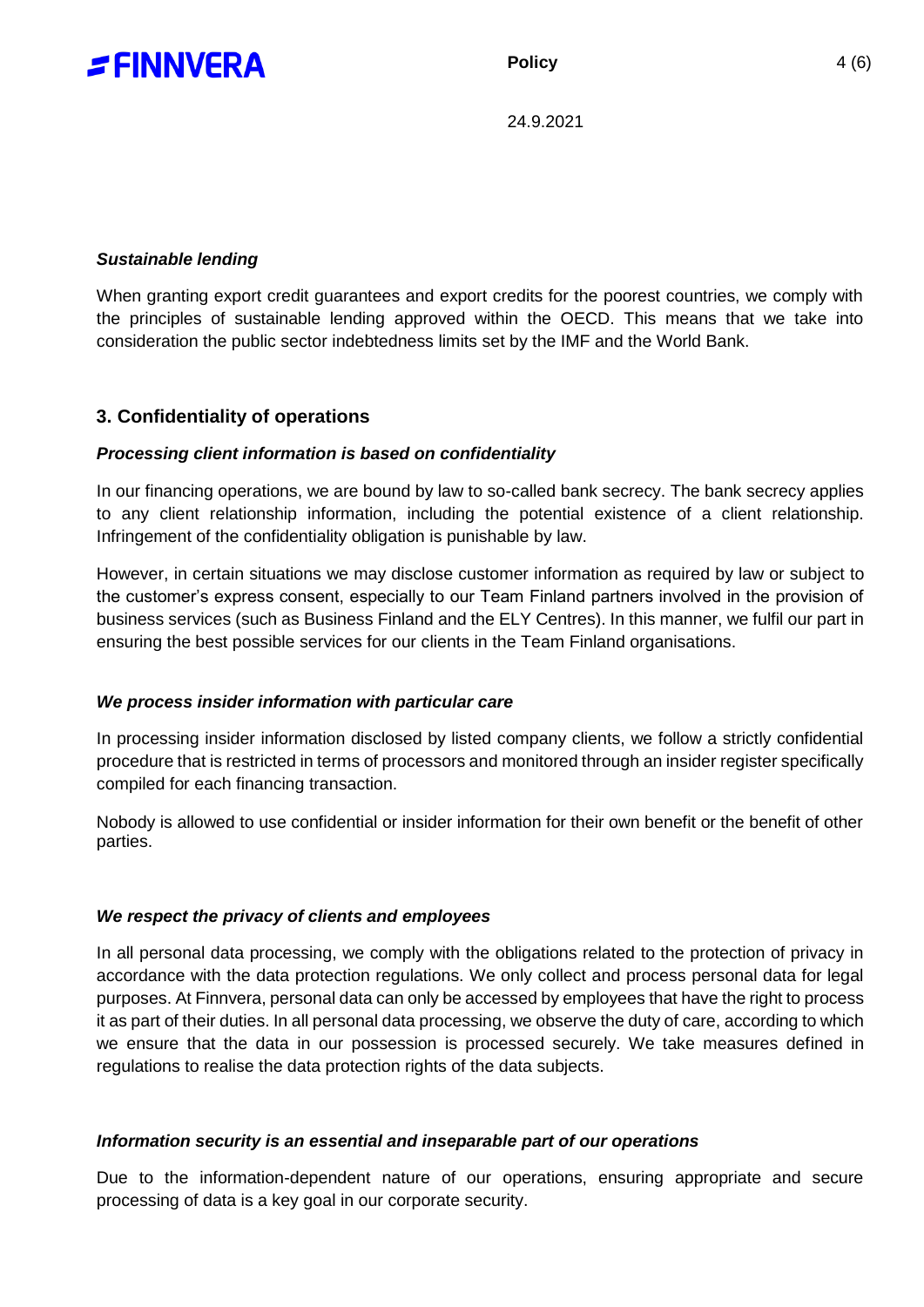

Both in our daily work and when developing digital services, were are committed to complying with national government information security regulation as a guiding frame of reference, as well as the instructions issued by the Financial Supervisory Authority. We instruct our personnel on secure operations in line with good data processing practices with the help of guidelines as well as training.

# **4. Finnvera as an employer**

## *We work together to ensure that Finnvera is a fair, equal and encouraging workplace*

Finnvera is a responsible and inspiring employer. We wish to ensure that Finnvera personnel members are experts in their own fields who can develop their competence as part of their work, share their expertise and help each other. Mutual respect and appreciation are important resources for our business operations. Finnvera is a safe place to work where everybody is treated equally. We have zero tolerance for any kind of bullying, harassment or discrimination. We provide equal opportunities for promotion for all employees, irrespective of their age, gender or other personal qualities.

# *We apply equal, fair and impartial management practices*

Finnvera's management is based on jointly prepared management principles, which comprise a climate of trust, an inspiring future and a bold culture of development. Equality, fairness and impartiality must be the principles guiding management practices

in all situations. People holding supervisory positions are similarly bound by the guidelines, decisions and instructions issued at the top level.

We manage by setting an example and staying close to practical work and provide our personnel with clear targets and responsibilities. Our decision-making is clear, timely and coherent. We are able to give and receive feedback. We will intervene in any problems, violations and other deviations appropriately.

#### *We promote success and well-being at work*

Our aim is to provide our personnel with competitive basic pay as well as attractive fringe benefits and an incentive bonus system. The well-being of our employees should be fostered and we want to promote it by offering flexible working arrangements and working hours, for instance. In addition, we support the personnel's recreation with activities organised by the recreation committee.

We want to ensure that Finnvera personnel members are experts in their own fields who can develop their competence as part of their work, share their expertise and help each other. We provide our personnel with training and development opportunities that support their current or future tasks. Personnel development is based on the 70/20/10 model (70% through work/20% from colleagues/10% through training).